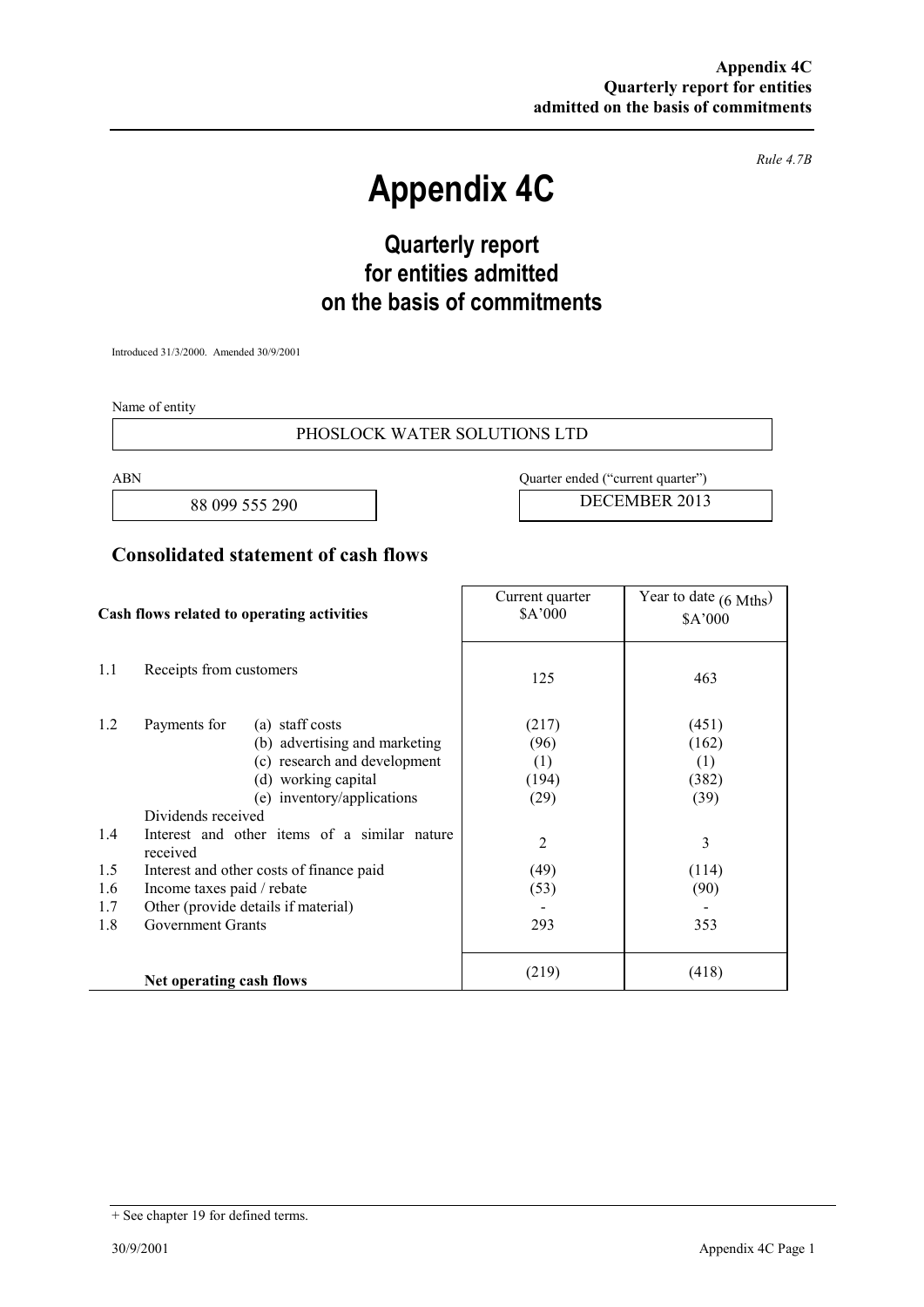|                              |                                                                                                                                                                                                                                | Current quarter<br>\$A'000 | Year to date (6 Mths)<br>\$A'000 |
|------------------------------|--------------------------------------------------------------------------------------------------------------------------------------------------------------------------------------------------------------------------------|----------------------------|----------------------------------|
| 1.8                          | Net operating cash flows (carried forward)                                                                                                                                                                                     | (219)                      | (418)                            |
| 1.9                          | Cash flows related to investing activities<br>Payment for acquisition of:<br>(a) businesses (item 5)<br>(b) equity investments<br>(c) intellectual property<br>(d) physical non-current assets<br>(e) other non-current assets | (39)<br>(113)              | (41)<br>(113)                    |
| 1.10                         | Proceeds from disposal of:<br>(a) businesses (item 5)<br>(b) equity investments<br>(c) intellectual property<br>(d) physical non-current assets<br>(e) other non-current assets                                                | 61                         | 61                               |
| 1.11<br>1.12<br>1.13         | Loans from Minority Shareholders<br>Loans repaid by other entities<br>Other (provide details if material)                                                                                                                      |                            |                                  |
|                              | Net investing cash flows                                                                                                                                                                                                       | (91)                       | (93)                             |
| 1.14                         | Total operating and investing cash flows                                                                                                                                                                                       | (310)                      | (511)                            |
| 1.15<br>1.16<br>1.17<br>1.18 | Cash flows related to financing activities<br>Proceeds from issues of shares, options, etc.<br>Proceeds from sale of forfeited shares<br>Proceeds from borrowings<br>Repayment of borrowings                                   |                            | 300                              |
| 1.19<br>1.20                 | Dividends paid<br>Other – Capital raising costs                                                                                                                                                                                |                            |                                  |
|                              | Net financing cash flows                                                                                                                                                                                                       |                            | 300                              |
|                              | Net increase (decrease) in cash held                                                                                                                                                                                           | (310)                      | (211)                            |
| 1.21<br>1.22                 | Cash at beginning of quarter/year to date<br>Exchange rate adjustments                                                                                                                                                         | 487<br>$\overline{4}$      | 473<br>9                         |
| 1.23                         | Cash at end of quarter                                                                                                                                                                                                         | 181                        | 181                              |
|                              |                                                                                                                                                                                                                                |                            |                                  |

<sup>+</sup> See chapter 19 for defined terms.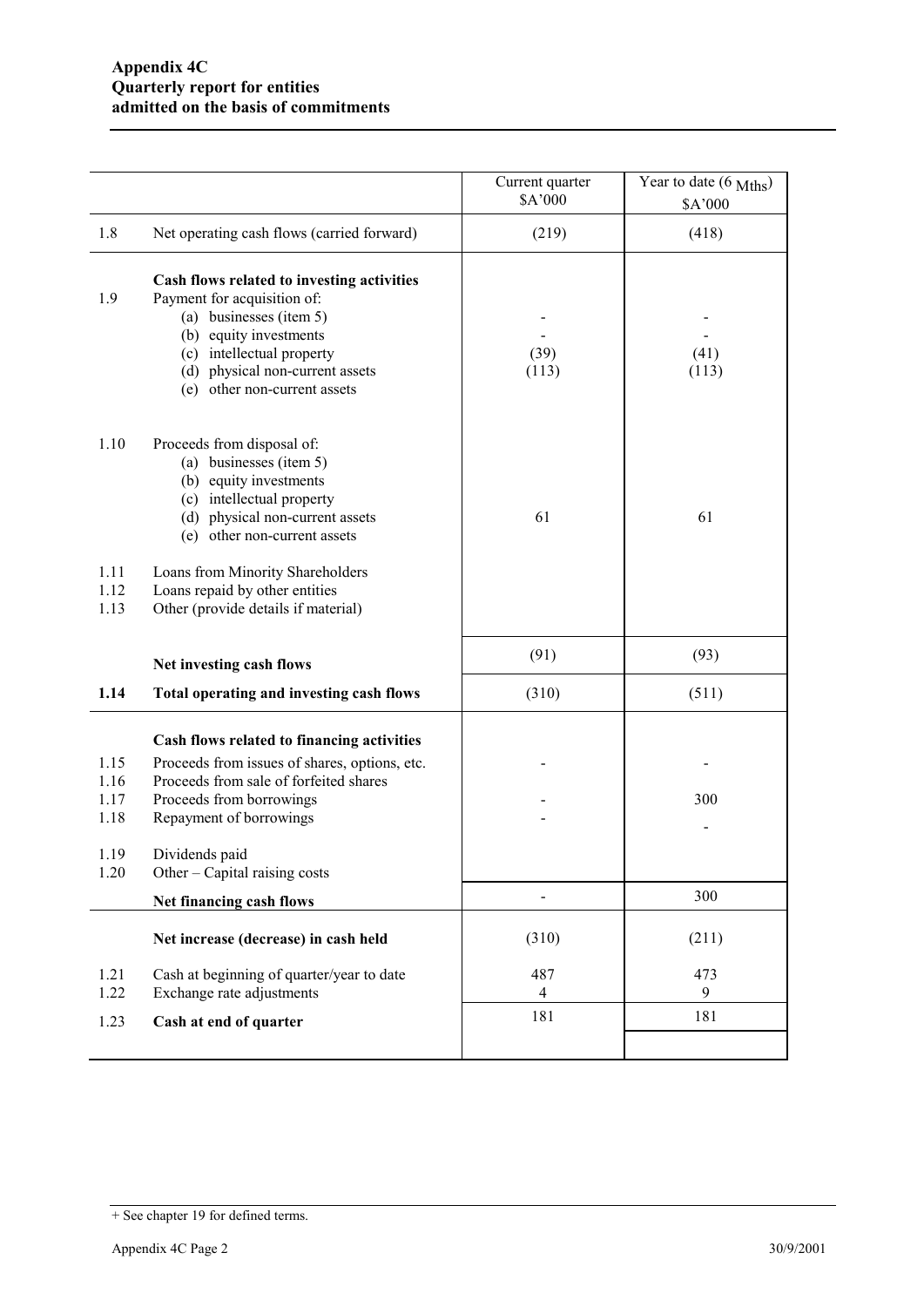### **Payments to directors of the entity and associates of the directors Payments to related entities of the entity and associates of the related entities**

|      |                                                                  | Current quarter<br>\$A'000 |
|------|------------------------------------------------------------------|----------------------------|
| 1.24 | Aggregate amount of payments to the parties included in item 1.2 | 74                         |
| 1.25 | Aggregate amount of loans to the parties included in item 1.11   | -                          |
|      |                                                                  |                            |

1.26 Explanation necessary for an understanding of the transactions During the period \$49,000 was paid as Executive Director salaries and \$25,000 paid as Non-Executive Directors fees.

### **Non-cash financing and investing activities**

- 2.1 Details of financing and investing transactions which have had a material effect on consolidated assets and liabilities but did not involve cash flows
- 2.2 Details of outlays made by other entities to establish or increase their share in businesses in which the reporting entity has an interest

#### **Financing facilities available**

*Add notes as necessary for an understanding of the position. (See AASB 1026 paragraph 12.2).* 

|     |                                        | Amount available<br>\$A'000 | Amount used<br>\$A'000 |
|-----|----------------------------------------|-----------------------------|------------------------|
|     | Loan facilities                        |                             | -                      |
| 3.2 | Converting Notes maturing 30 June 2014 | 1,300                       | 1,300                  |

<sup>+</sup> See chapter 19 for defined terms.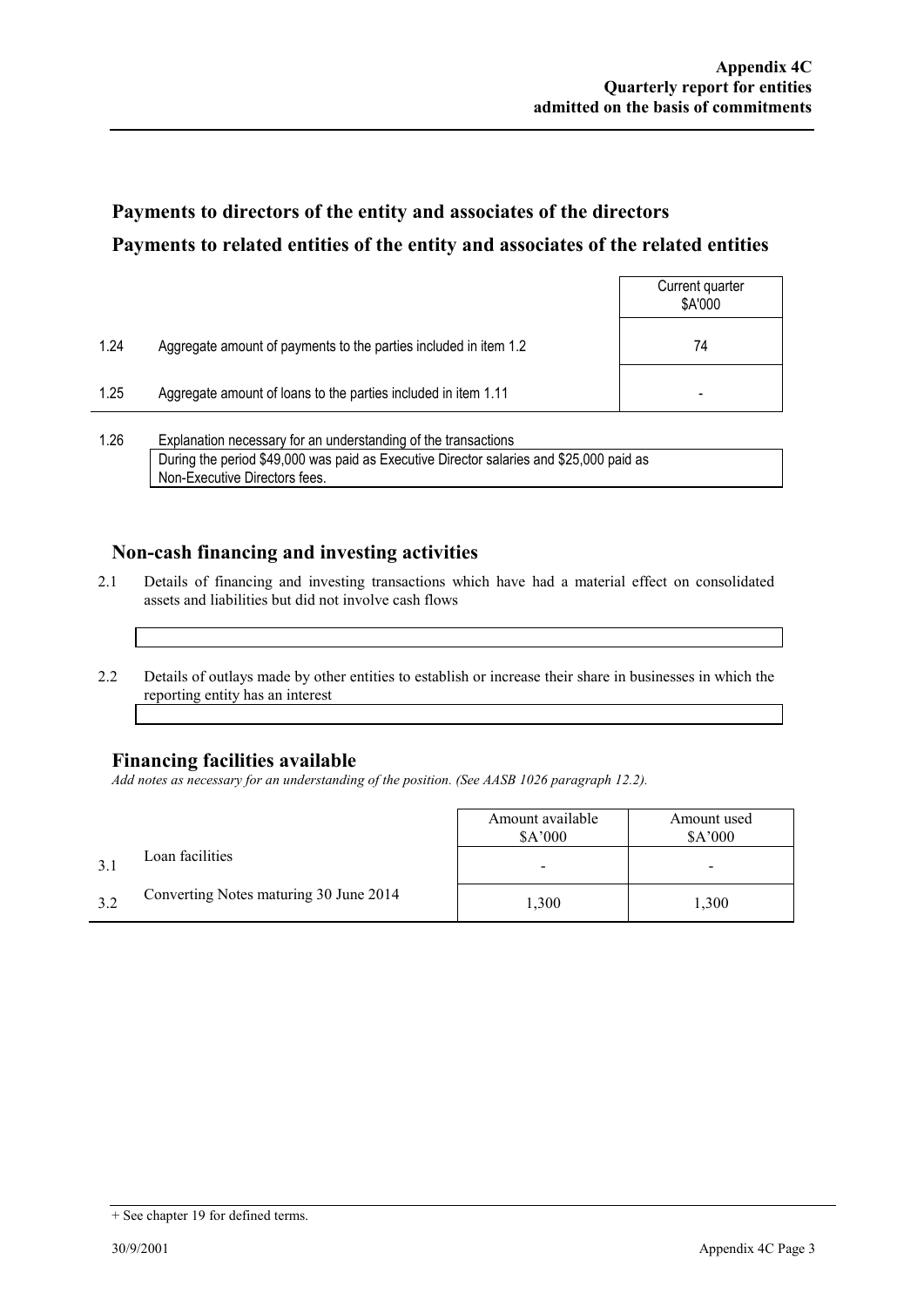### **Reconciliation of cash**

| Reconciliation of cash at the end of the quarter (as<br>shown in the consolidated statement of cash flows) to<br>the related items in the accounts is as follows. | Current quarter<br>\$A'000 | Previous quarter<br>\$A'000 |
|-------------------------------------------------------------------------------------------------------------------------------------------------------------------|----------------------------|-----------------------------|
| Cash on hand and at bank<br>4.1                                                                                                                                   | 126                        | 126                         |
| 4.2<br>Deposits at call                                                                                                                                           |                            |                             |
| 4.3<br>Bank overdraft                                                                                                                                             |                            |                             |
| 4.4<br>Other $-$ Term deposit                                                                                                                                     | 55                         | 55                          |
| <b>Total: cash at end of quarter (item 1.23)</b>                                                                                                                  | 181                        | 181                         |

Acquisitions and disposals of business entities

|     |                                              | Acquisitions<br>(Item $1.9(a)$ ) | Disposals<br>(Item $1.10(a)$ ) |
|-----|----------------------------------------------|----------------------------------|--------------------------------|
| 5.1 | Name of entity                               |                                  |                                |
| 5.2 | Place of incorporation<br>or registration    |                                  |                                |
| 5.3 | Consideration for<br>acquisition or disposal |                                  |                                |
| 5.4 | Total net assets                             |                                  |                                |
| 5.5 | Nature of business                           |                                  |                                |
|     |                                              |                                  |                                |

<sup>+</sup> See chapter 19 for defined terms.